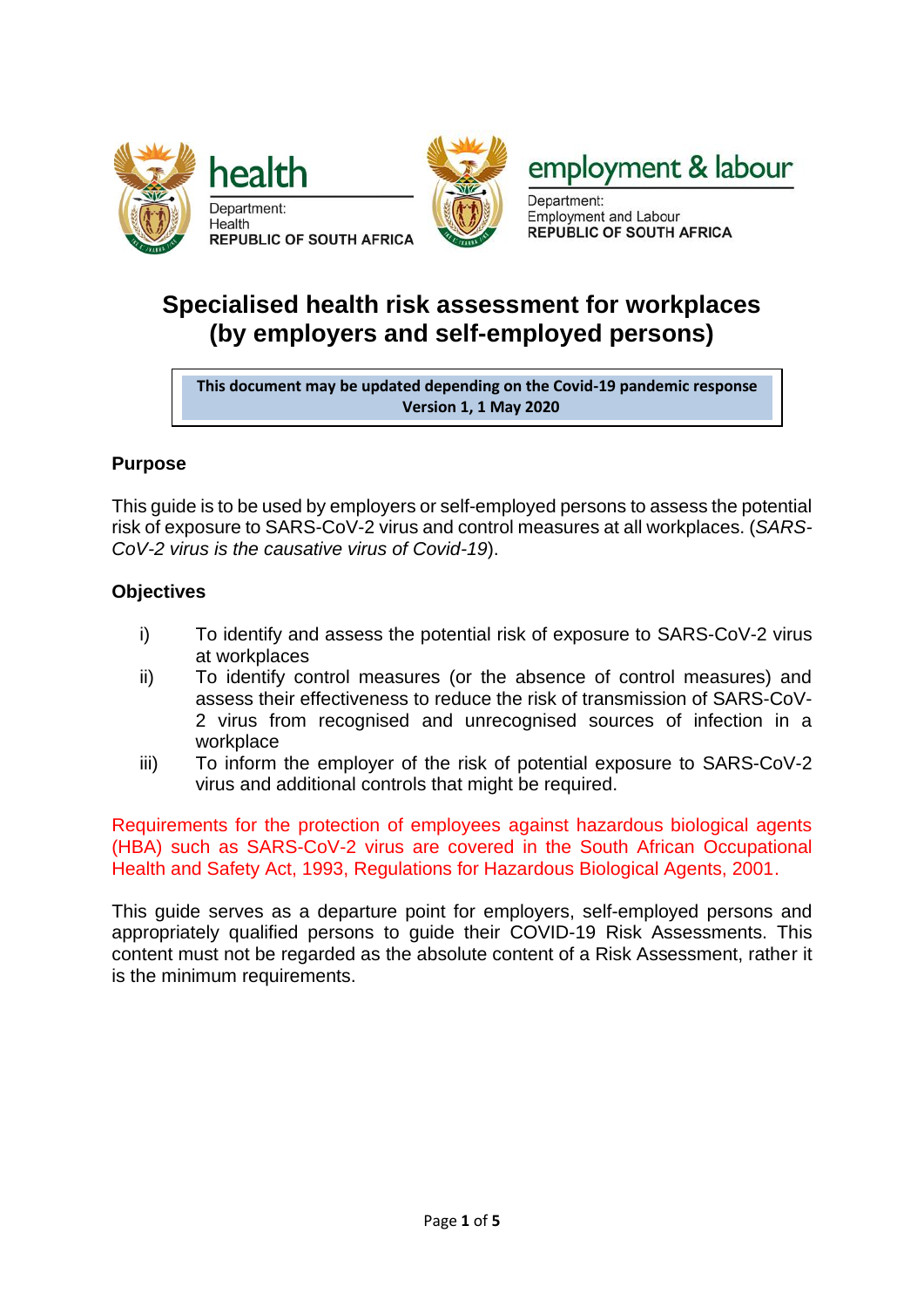## **1. Risk assessment by the employer or self-employed person**

- 1.1. Regulation 6(1) of the Regulations for Hazardous Biological Agents (2001) requires an employer or self-employed person to determine if any person might have been exposed to a HBA.
- 1.2. The relevant health and safety representative or relevant health and safety committee must first be consulted before proceeding with the risk assessment.
- 1.3. The employer must inform the relevant health and safety representative or relevant health and safety committee in writing of the arrangements made for the risk assessment, give them reasonable time to comment thereon and ensure the outcomes and findings of the risk assessments are made available to the relevant health and safety representative or relevant health and safety committee, which may comment thereon.
- 1.4. The employer or self-employed person must keep a record of the risk assessment and take into account matters such as:
	- i) the nature and dose of the SARS-CoV-2 virus to which an employee may be exposed and the suspected route of exposure and exposure scenarios;
	- ii) where SARS-CoV-2 virus might be present and in what physical form it is likely to be;
	- iii) the nature of the work, process and any reasonable deterioration, et or failure of, any control measure;
	- iv) what possible effects the SARS-CoV-2 virus can have on an employee; and
	- v) the period of exposure
- 1.5. An employer or a self-employed person must cause the risk assessment to be conducted by persons competent in their respective areas based on all available information as far as is reasonably practicable, including:
	- i) classification of SARS-CoV-2 virus into the relevant risk group, according to its level of risk of infection;
	- ii) recommendations from Organisations such as the World Health Organization (WHO) or a competent person regarding the control measures necessary in order to protect the health of employees against SARS-CoV-2 virus as a result of their work; and
	- iii) knowledge of diseases from which employees might be suffering and which may be aggravated by conditions at the workplace.
- 1.6. An employer must review the risk assessment if there
	- i) Is a reason to suspect that the previous assessment is no longer valid; or
	- ii) Has been a change in a process involving SARS-CoV-2 virus or in the methods, equipment or procedures in the handling, control or processing of COVID-19 samples or patients.
	- iii) Has been a change in a processes as a result of SARS-CoV-2 virus or in the methods, equipment or procedures in the handling, control or processing at the workplace.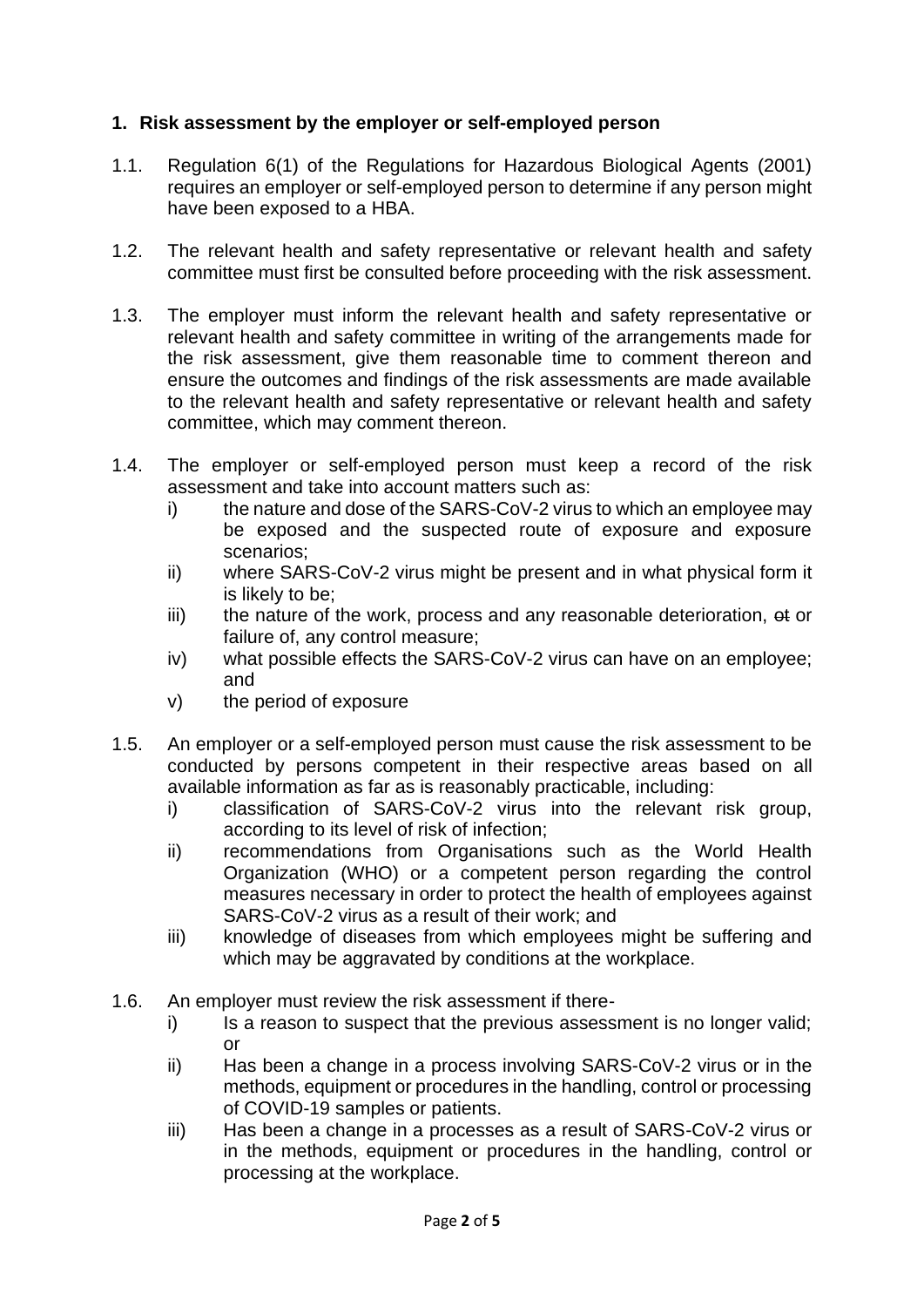- iv) Following a suspected or confirmed COVID-19 case at the workplace.
- 1.7. The outcomes and findings of the risk assessments must inform the programme to monitor the exposure of employees to COVID-19 as well as the programme of medical surveillance.

#### **2. Risk management and control measures**

- 2.1. Annexure 2 of the Regulations for Hazardous Biological Agents (2001) sets out a hierarchy of control measures using standard and transmission-based precautions.
- 2.2. Personal protective equipment should be appropriate to the route of transmission e.g. respirators, impermeable gloves, supply, selection, training, separate storage, decontamination or sterilisation.
- 2.3. Testing of engineering control measures should be conducted every 24 months by an approved HBA inspection authority (retaining records for at least 3 years).
- 2.4. Annexure D of the Regulations for Hazardous Biological Agents (2001) sets out requirements for the labelling, packaging, transporting and storage in special containers marked with the biohazard sign in medical settings. In non-medical settings which includes low and medium risk, disposal of 'non contaminated PPE' can take place through normal disposal means.
- 2.5. The employer must have written procedures for disposal of HBA to a designated site in terms of the Environmental Conservation Act and decontamination or disinfection of all containers in the medical environment.
- 2.6. The normal mode of disposing of items of PPE can take place through the normal means of disposing of non-contaminated trash.

#### **3. Competencies**

- 3.1. The Regulations for Hazardous Biological Agents (2001) do not define any competency requirements for conducting HBA risk assessments (or for the monitoring of exposure at the workplace). Employers and self-employed persons are advised to ensure anyone engaged to undertake an HBA risk assessment is competent in risk assessment processes and is familiar with the Regulations for Hazardous Biological Agents (2001). Knowledge of the HBA of concern (in this case SARS-CoV-2 virus) and HBA in general is advisable. It is recommended that the services of a registered Occupational Hygienist or certified Safety Professional is obtained to undertake the COVID-19 risk assessments.
- 3.2. Regulation 12(b) of the Regulations for Hazardous Biological Agents (2001) requires that examinations and tests of engineering control measures be carried out at intervals not exceeding 24 months by an approved HBA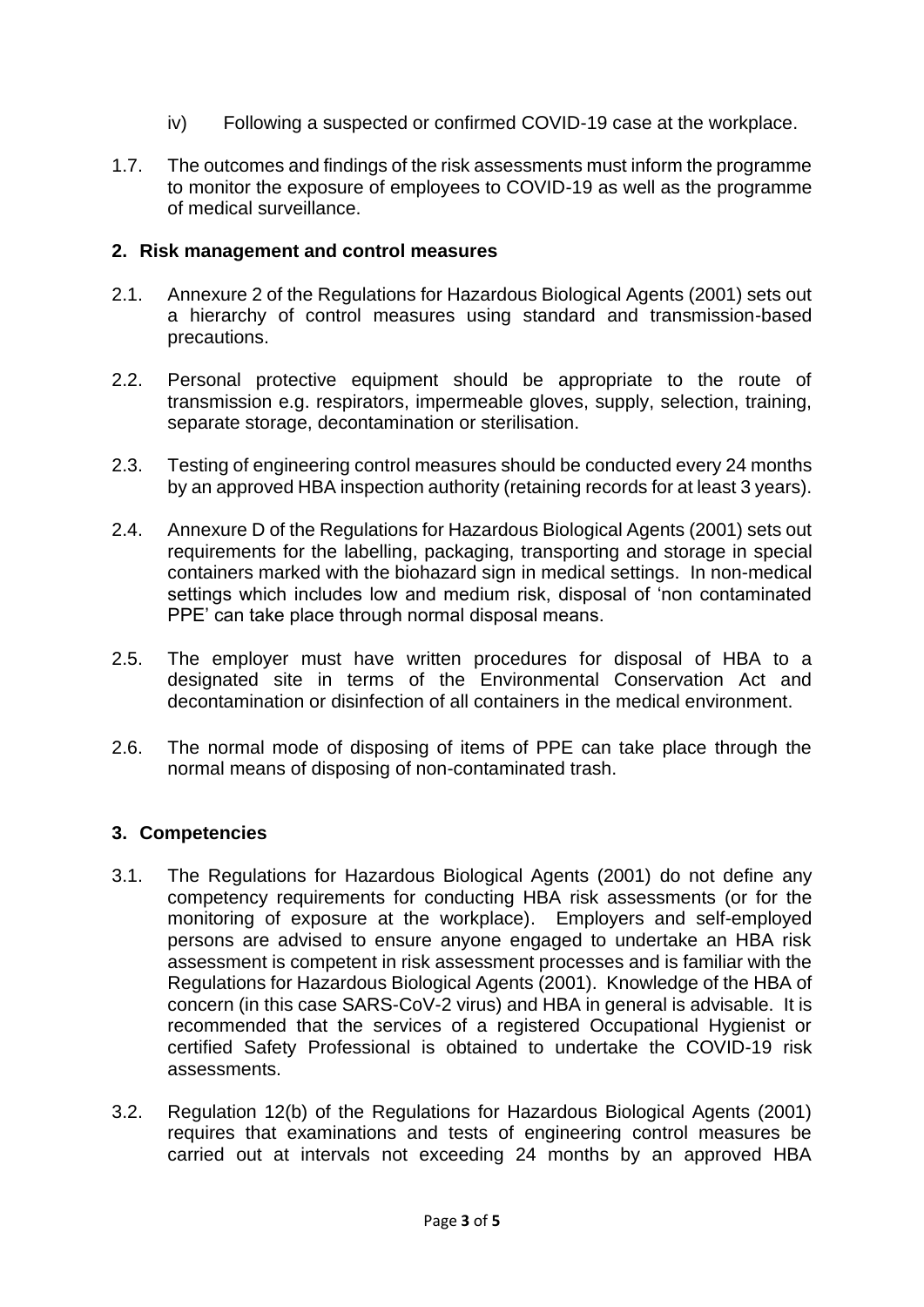inspection authority or by a person whose ability to do the measurements, analysis and tests is verified by such an approved HBA inspection authority.

### **4. Guidance notes**

- 4.1. Anticipated high exposure areas that will need immediate assessment, then others that will require assessment, less urgently include the following areas:
	- Entry points to the workplace
	- Change house facilities
	- On-site canteen and similar dining areas
	- Waiting areas
	- Gathering places
	- Etc.

#### 4.2. Persons Under Investigation (PUI)

The risk assessment must include screening of employees entering the workplace, and the immediate provision of surgical masks at the gate to those screening positive will be a major hazard control. The risk assessment should also include chaperoning of PUI to the next point at the workplace (PUI should not be left wandering around, getting lost, removing mask etc.). Preferably, a cordoned-off walkway (or at least marked walkway) should be present directing the PUI to the next point at the workplace – ideally to an isolation zone. The risk assessment must also include assessments of the controls within this isolation zone – 1.5m spacing, presence of barriers etc.